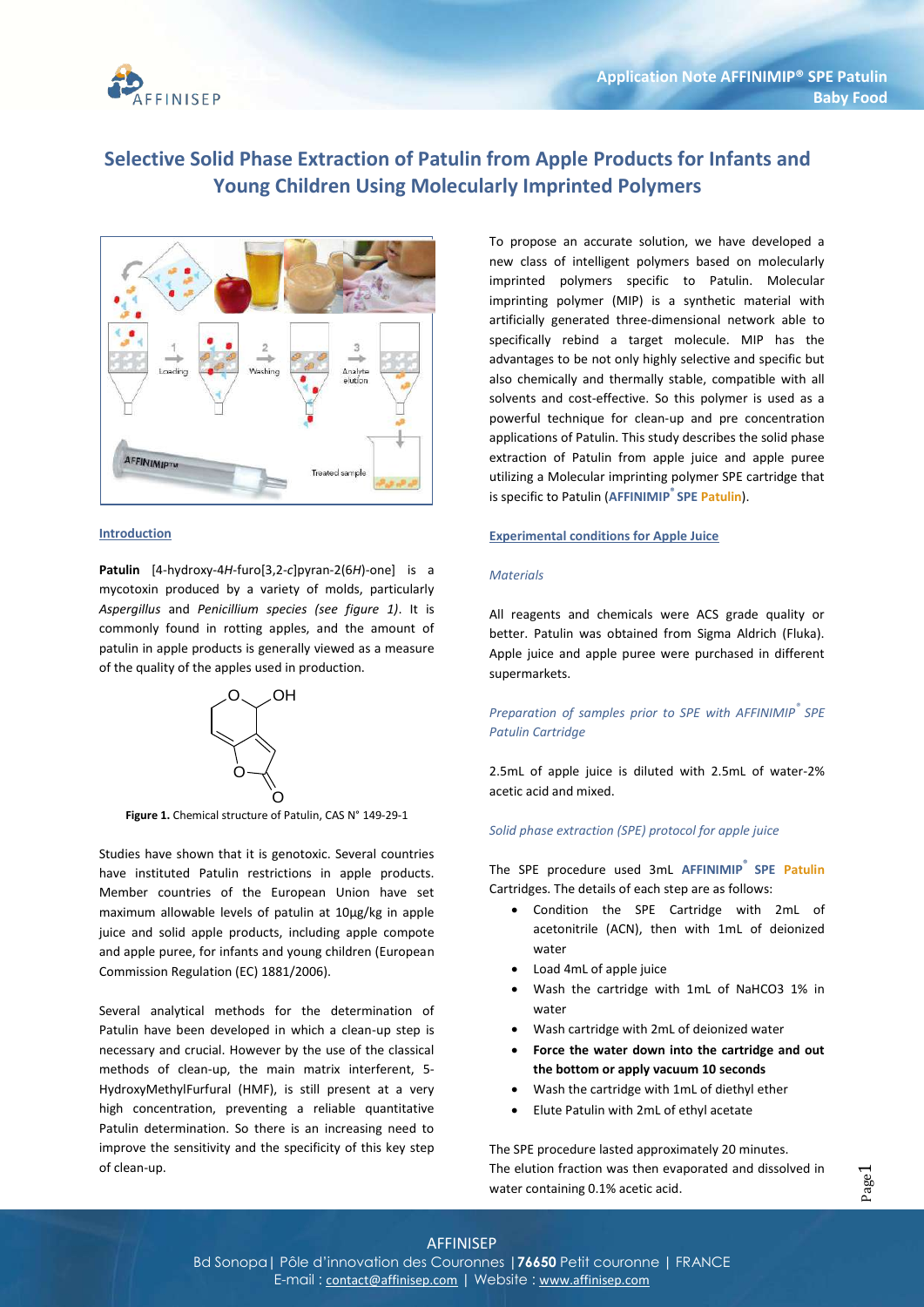

#### *Analysis*

HPLC was performed on a ThermoFinnigan Spectra System with an Atlantis T3 column (150mm x 2.1mm). Separation was accomplished using a mobile phase of deionized water/ACN (95/5, v/v) at a flow rate of 0.2mL/min. The detection system was a ThermoFinnigan Spectra System Model UV6000LP set to 276nm. The injection volume was 100µL.

#### *Results*



**Figure 2.** Chromatograms obtained after **AFFINIMIP® SPE Patulin** Clean-up of an apple juice spiked at 10µk/kg with Patulin (Green and blue) or not spiked (Red)

**Table 1.** Recovery of Patulin (n=9) at a contamination level of 10µg/kg in apple Juice after **AFFINIMIP® SPE Patulin** Clean-up.

| Recoveries % (n=9) | % $RSD_R$ |
|--------------------|-----------|
| 97.9               |           |

#### **Experimental conditions for Apple puree**

# *Preparation of samples prior to SPE with AFFINIMIP® SPE Patulin Cartridge*

Weigh 10g of apple puree; add 150µL of a pectinase enzyme solution followed by 10mL water and mix. Leave solution at room temperature overnight or for 2h at 40°C. Centrifuge at 4500g for 5min and then filter the solution with a 0.2µm filter. This solution is used as the loading solution.

#### *Solid phase extraction (SPE) protocol for apple puree*

The SPE procedure used 3mL POLYINTELL **AFFINIMIP® SPE Patulin** Cartridges. The details of each step are as follows:

- Condition the SPE Cartridge with 2mL of acetonitrile (ACN), then with 1mL of deionized water
- Load 5mL of the loading solution
- Wash the cartridge with 4mL of deionized water containing 1% of acetic acid
- Wash the cartridge with 4mL of deionized water
- **Force the water down into the cartridge and out the bottom or apply vacuum 10 seconds**
- Wash the cartridge with 1mL of chloroform (or 500µL diethyl ether)
- Elute Patulin with 2mL of ACN containing 1% acetic acid (Elution solvent may be changed by 2mL of Ethyl acetate)

The SPE procedure lasted approximately 30 minutes.

The elution fraction was then evaporated and dissolved in water containing 0.1% acetic acid.

## *Analysis*

HPLC was performed on a ThermoFinnigan Spectra System with an Atlantis T3 column (150mm x 2.1mm). Separation was accomplished using a gradient (see table 2) at a flow rate of 0.2mL/min:

**Table 2.** Gradient for the analysis of Patulin after an extraction from an apple puree.

| Time (min) | % water | % ACN |
|------------|---------|-------|
|            | 98      |       |
| 20         | 98      |       |
| 21         | 50      | 50    |
| 25         | 50      | 50    |
| 26         | 98      |       |

The detection system was a ThermoFinnigan Spectra System Model UV6000LP set to 276nm. The injection volume was 100uL.

#### *Results*



**Figure 3.** Chromatograms obtained after **AFFINIMIP® SPE Patulin** Clean-up of different apple puree.

In the lower part, clean-up of an apple puree from a well-known brand spiked at 25µg/kg (orange), 10µk/kg with Patulin (pink, tested twice) or not spiked (red).